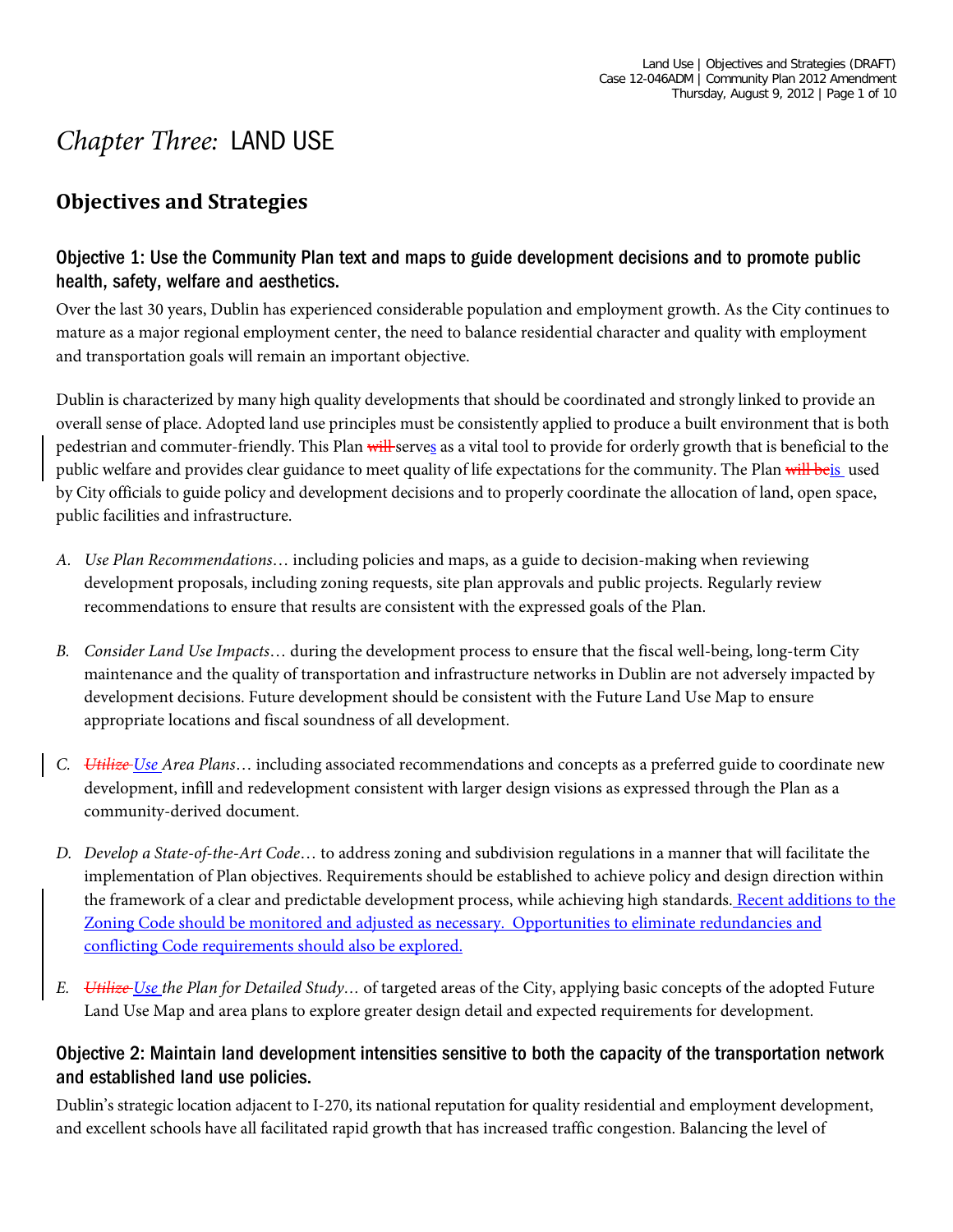development with the capacity of the road system has been a critical issue throughout the planning process. Maintaining acceptable levels of service on Dublin's roads is directly linked to the intensity of development.

Dublin is expected to continue attracting substantial growth with an emphasis on employment. This, in turn, will permit the City to support very high public service levels. Factors critical to addressing traffic issues include: determining acceptable limits for congestion; controlling the quality and pace of development in outlying areas; assuring the quality of the built environment; and maintaining revenues to support high quality services.

A. *Maintain Appropriate Development Levels*… at or below the projected targets assumed by the adopted Future Land Use Map. Specific development proposals should include comparable maximum land use intensities as modeled in the Plan. Decisions to vary from adopted policies should be considered within the context of the larger area.

# Objective 3: Coordinate with neighboring jurisdictions and regional entities to manage the quality and intensity of growth along Dublin's periphery.

Dublin is known as a well-managed community and enjoys a high quality of services within an attractive natural setting. The City recognizes that as part of a much larger system, external circumstances and development have an effect on conditions within the municipality. Under the Municipal Service Agreement with the City of Columbus, Dublin has the exclusive right to extend sewer and water services to certain areas. These are located to the northwest and southwest. Refer to the *Chapter 9 – Infrastructure* for more information on this issue.

Municipal services provide a strong incentive for land owners to pursue annexation. However, the Dublin-Columbus agreement did not anticipate that another municipality would provide utilities for any portion of the negotiated service area. The City of Marysville, however, has brought sewer service from Marysville along Industrial Parkway, near Dublin and within the negotiated area. Marysville is expected to extend water service east of U.S. 33 in the immediate future. The management of development within this area will be outside Dublin's control if utilities are available from another provider. Control of the quality and intensity of development in the southwest and northwest areas is critical. However, the City has yet to fully explore potential options to address issues on Dublin's periphery.

- A. *Engage Neighboring Jurisdictions and Regional Entities…* to periodically monitor and cooperatively manage growth through a range of mechanisms (e.g. City boundaries, land capacity, and population projections).
- B. *Coordinate with Surrounding Jurisdictions…* and use this Plan to influence the quality and intensity of development, and address smaller-scale planning projects and issues.
- C. *Strategically Preserve Rural Character…* and promote development standards along the western portion of the City both within and outside Dublin's borders.
- D. *Continue to Work with the Metro Parks District…* to site regional parks and recreational opportunities in the vicinity of the City.
- E. *Incorporate Remaining Exclusive Service Areas*… within the City to provide for orderly growth, protect the public health and welfare, maintain and protect the quality of life and to expand the area benefiting from Dublin's high quality services.
- F. *Annex Township Islands…* that are surrounded by City lands to provide consistent services and identity for residents living in these areas.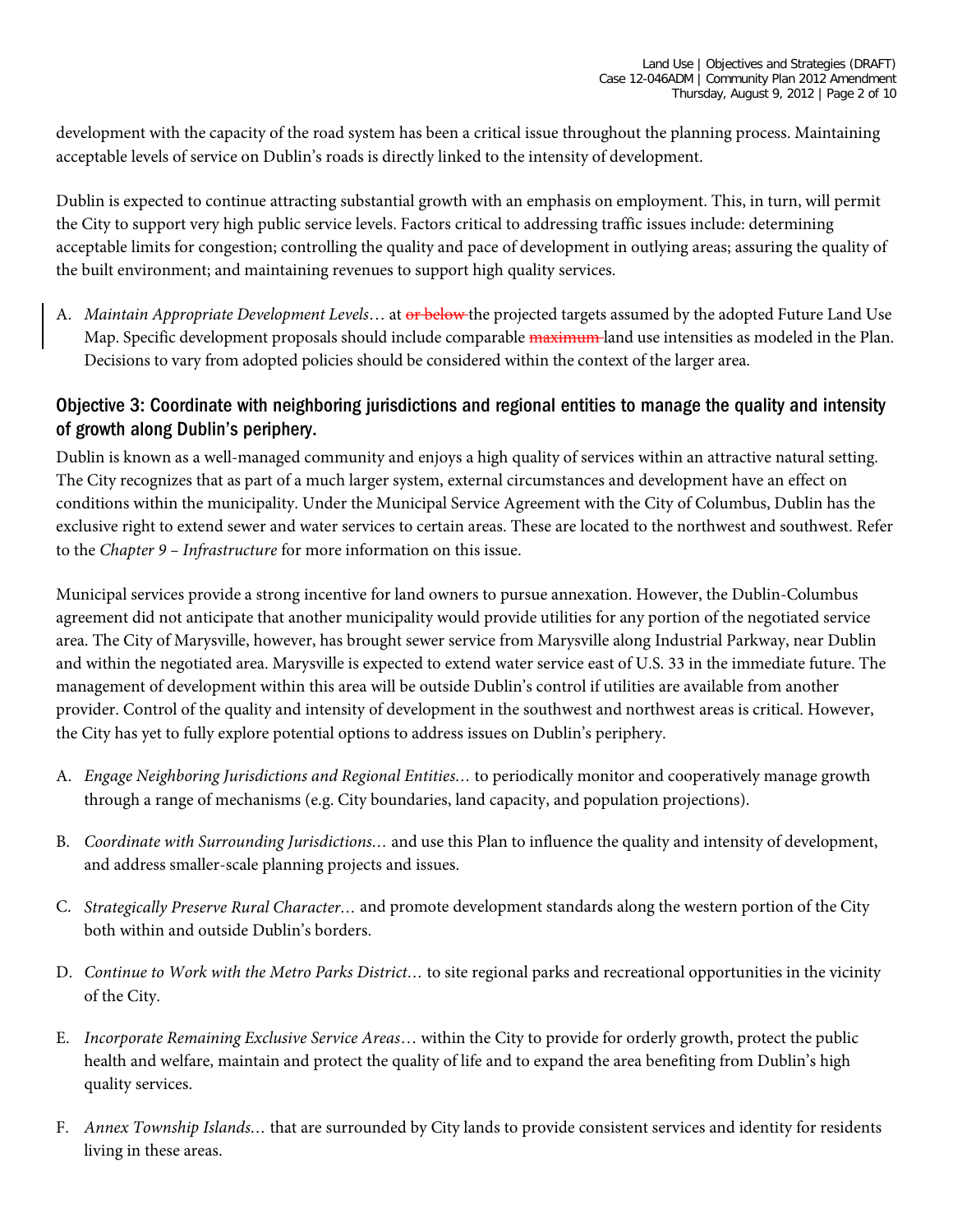- G. *Manage Development Quality and Intensity*… along Dublin's edge by applying recommended land uses as depicted on the Future Land Use Map and associated development levels as set forth by the adopted land use definitions.
- H. *Work Cooperatively with Other Jurisdictions…* to achieve acceptable land uses and development intensities that will maintain expected levels of service while coordinating with other developments.
- I. *Consider Service Provision Options…* to facilitate greater management and control over the quality, intensity and aesthetic design of land uses within Dublin's negotiated service area.

#### Objective 4: Encourage mixed use development as designated in the Plan to allow people to live, work, shop, learn and play in close proximity while minimizing conflicts between land uses.

With few exceptions, the City's land use is distinguished by large scale, single-use, geographically segregated developments. To provide an alternative development choice, mixed use areas that more fully integrate uses and activities will be important. These areas should be thought of as "places" rather than "developments" and should be distinctive in their identity. The form, character and mix of uses should create vitality and facilitate opportunities to walk and bike within these places. Form and architecture should be flexible to allow uses to change over time without detracting from the quality of the area.

- *A. Facilitate a Mixed Use Development*… in a targeted location to serve as a future planning model for the City.
- *B. Monitor the Bridge Street Corridor Zoning Regulations. . . to ensure new Code requirements effectively support the* creation of mixed use, walkable neighborhoods within the Bridge Street District, while maintaining high quality development standards consistent with the community's expectations.
- *BC. Develop Applicable Regulations…* that will successfully permit the integration of a range of uses throughout the City by requiring or encouraging mixed use development with densities and designs that support pedestrian mobility while remaining compatible with the development character of surrounding areas.

*CD.Identify Appropriate Locations*… for locally-serving retail that can be integrated with surrounding neighborhoods.

#### Objective 5: Emphasize redevelopment efforts and infill development throughout the City.

Much of Dublin's growth has occurred over the last 30 years. Many retail and commercial areas are beginning to deteriorate and may offer opportunities for redevelopment. Some areas of the City also have undeveloped pockets surrounded by existing development. By encouraging infill and redevelopment the City can revitalize declining areas and reinforce the high quality character of the City. The redevelopment process offers the flexibility to design and implement projects that achieve Dublin's economic and planning goals.

- *A. Identify Targeted Infill and Redevelopment Areas… as* opportunities to facilitate development that adheres to adopted land use principles.
- *B. Evaluate Development Incentives…* to ensure appropriate support for infill and redevelopment interests in important locations throughout the City.
- *C. Assist Property Owners*… to match infill and redevelopment sites to inquiring developers as an economic strategy for the long-term fiscal health of the City.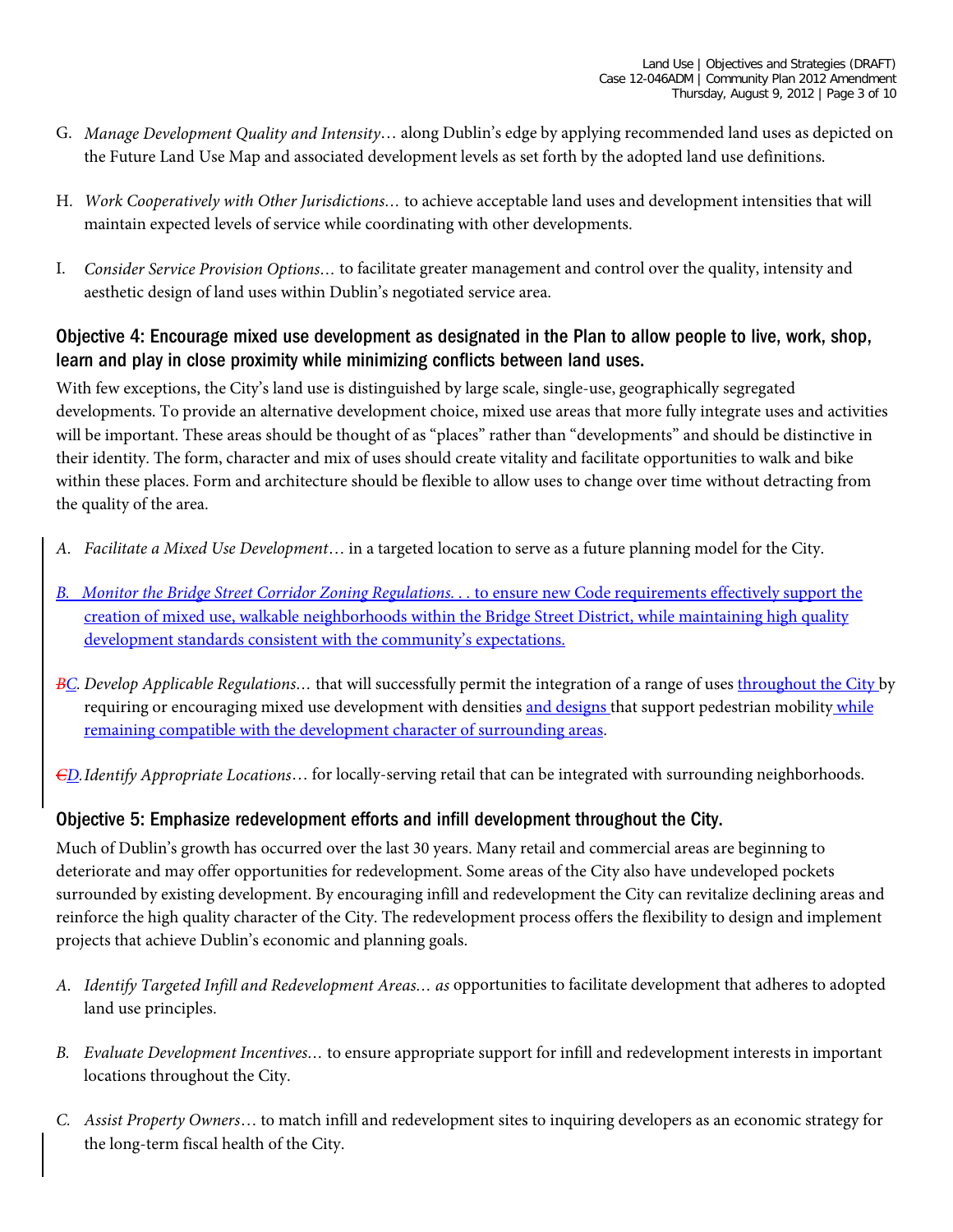*D. Monitor the Land Use Plan…* and consider amendments as necessary to address changing land use and market trends that may result in new redevelopment pressures for aging development areas.

# Objective 6: Encourage a broader range of housing options for Dublin residents, while preserving the quality and desirability of Dublin's existing residential neighborhoods.

A city's housing stock serves as the foundation that defines its neighborhoods, frames its streets, and contributes to the its overall character. Dublin's existing housing stock is predominantly composed of single family homes, mostly built between 1980 and 2000. As these homes age, and as housing demand changes with demographic shifts, it will be necessary for the community to ensure the continued success of older neighborhoods. At the same time, the development of more styles of housing within the City will help to diversify market options for homebuyers and renters. A range of housing types located near employment contributes to the economic viability of our region and can offer both social and economic benefits. Proximity to employment encourages alternative transportation, helping to reduce traffic congestion and other demands on infrastructure while promoting pedestrian accessibility. From a neighborhood perspective, it is desirable to give residents the option of housing mobility and the ability to maintain community ties through various stages of life.

- *A. Provide a Mix of Housing Choices…* including a range of sizes and styles suiting people of different ages and incomes throughout Dublin that will expand the local housing stock. New residential development should remain, while remaining consistent with the overall character development quality of the City, while allowing for the creation of new types of neighborhoods with unique characteristics.
- *B. Develop Integrated Housing Options…* that allow people to upsize or downsize without moving out of their neighborhood or community.
- *C. Explore Options to Expand Housing Opportunities…* for populations with limited resources, such as senior citizens. Alternatives may include innovative types of dwellings, development incentives, utilization of state or federal tax credits, grant subsidies, partnerships between for-profit and non-profit housing developers, or other applicable options.
- *D. Identify Issues Affecting Marketability…* of single family homes and neighborhoods as they age and explore options to encourage continued investment by property owners.
- *E. Continue to Use Neighborhood Beautification Grants…* and other programs to support home owners associations and neighborhood groups in maintaining and improving neighborhood entry features and other amenities.
- *F. Improve the Residential Appearance Code…* to clarify intent, eliminate ineffective regulations and ensure that Dublin's expectations of high quality residential architecture are achieved.

# Objective 7: Encourage and integrate neighborhood-level retail that provides convenience for Dublin residents as a quality of life factor.

Development patterns in the City have favored the segregation of land uses, requiring numerous and relatively lengthy automobile trips to meet the basic retail needs of residents. Convenient retail services are an important amenity for residents and the distribution of these areas should meet the needs of residents throughout the entire community. This is both an individual convenience consideration and community-wide traffic issue. Retail service areas should be *integrated* into a residential area in the form of a village or neighborhood center pattern or in employment centers as a convenience for residents and employees alike. Regardless of location, design quality and sensitivity to existing development are critical to establish community support.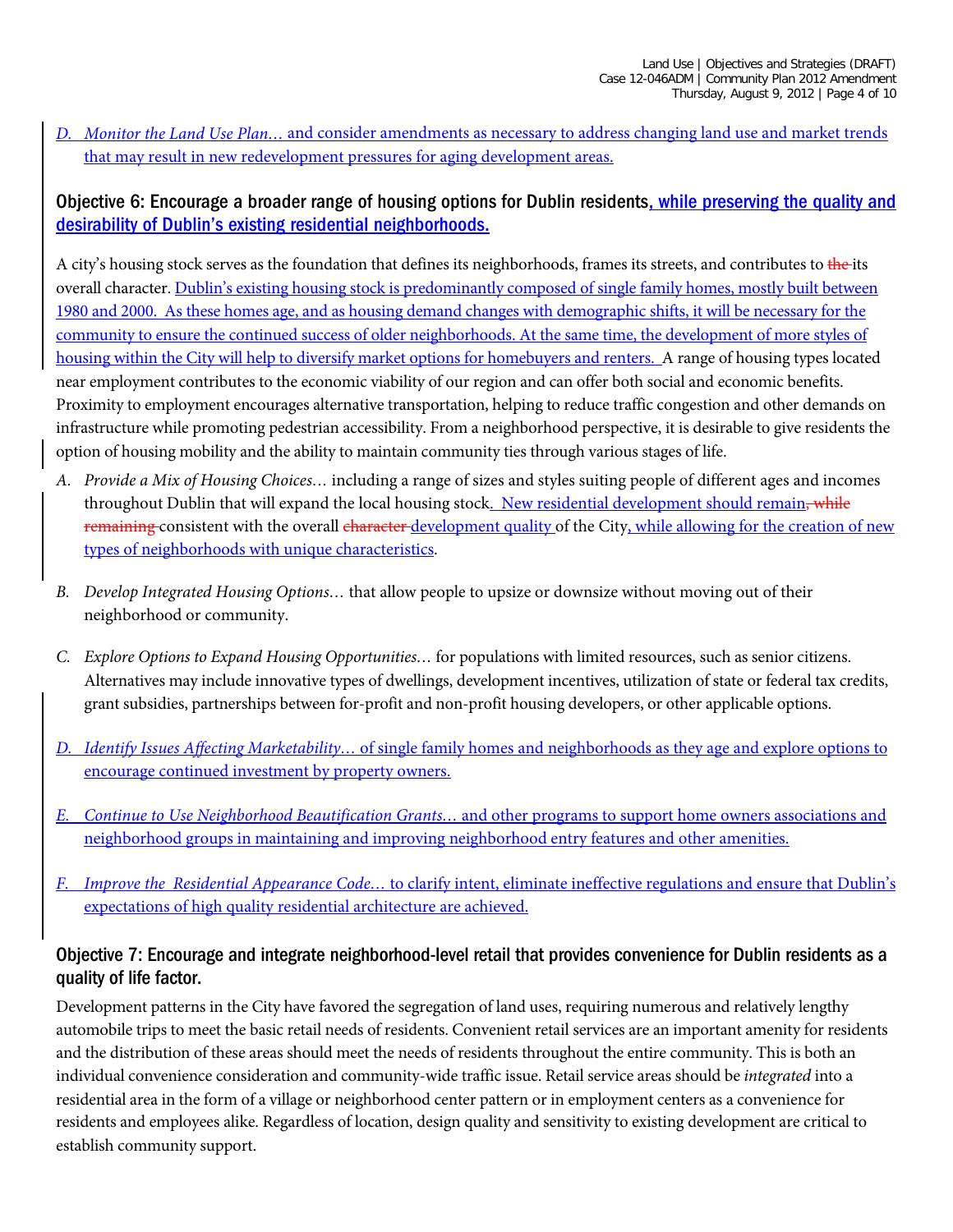- *A. Support the Integration of Retail*… and support services into employment centers to serve employees and the local community. Incorporation within office buildings are is encouraged.
- *B. Maintain Premium Commercial Sites*… for employment uses such as research and development, rather than for major retail development.
- *C. Encourage Locally Serving Retail*… and support services in employment centers and neighborhoods that will directly enhance the quality of life for Dublin residents and workers.

#### *D. Identify Design Solutions…* that will minimize conflicts between neighborhood retail centers and nearby residential areas.

# Objective 8: Facilitate development patterns and revise development regulations to support pedestrian mobility, safety and a more positive pedestrian experience.

Sidewalks and high quality streetscapes are important amenities that influence travel choices for residents. The City has made significant investments in pedestrian pathways and bikeways throughout the community, and Dublin's regulations require sidewalks for all new development. However, Dublin's pattern of development does not facilitate pedestrian mobility and instead encourages automotive necessity. Many existing roads and areas are without pedestrian facilities; connecting these areas with the entire community is a priority. Improved connectivity, through mixed land use patterns, appropriate site design and adequate pedestrian infrastructure can encourage the interaction of people through the creation of other, attractive alternatives to automobile transportation. Future projects and redevelopment should encourage pedestrian accessibility as a main design theme. Residents and workers should be able to walk—safely and conveniently—to meet basic service needs.

- A. *Provide Additional Convenient Linkages*… within the existing system for pedestrians and bicyclists that are continuous and direct to and between activity areas in order to increase mobility, serve recreation needs, and encourage reduced automobile trips.
- B. *Encourage Regional Connections*… that promote pedestrian and bicycle mobility with surrounding jurisdictions for greater transportation options.
- C*. Monitor New Revise Development Codes*… such as the Bridge Street District zoning regulations to promote ensure pedestrian mobility and transportation alternatives with neware successfully supported with new developments. Consider additional Code revisions to promote these goals throughout the City.
- D. *Require Improved Route Choices*… with new development to enhance the City's arterial roadways and to reduce travel distances.
- E. *Promote Neighborhood Connectivity*… within residential areas to link large residential areas within Dublin and to provide greater overall bicycle access through the local street system.
- F. *Identify and Promote the Use of Arterial Routes*… to reduce utilization of local streets by those driving through the City to reduce bicycle conflict.
- *G. Encourage Mixed Use Development*… that facilitates a pedestrian core of activity and other transportation choices that can be coordinated with surrounding residential areas.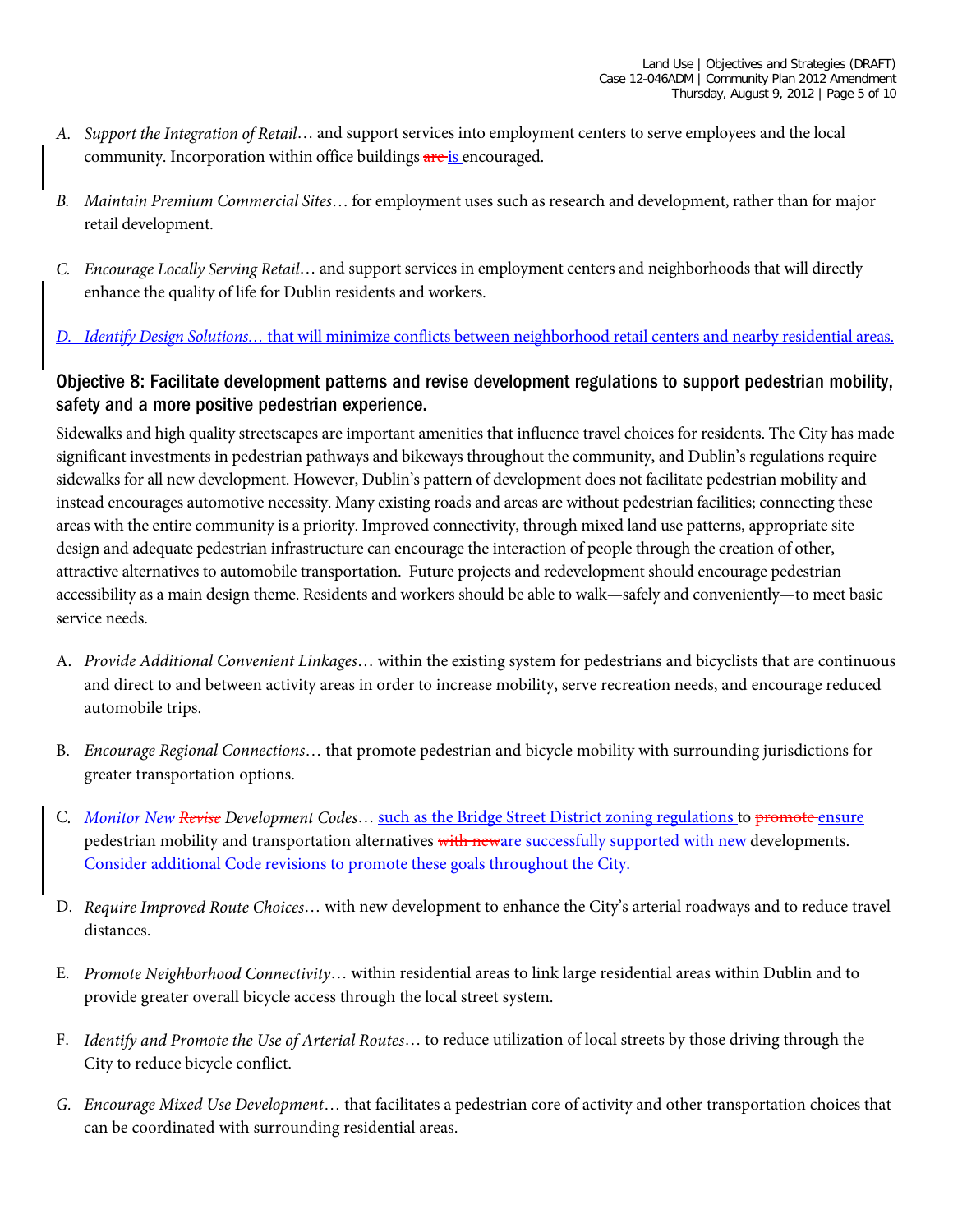#### Objective 9: Implement development patterns that support transit service.

Dublin's current development is largely characterized by commercial buildings set back significantly from the roadway, and by isolated, low density residential subdivisions that lack strong connectivity. Transit service requires buildings and uses to be sited so that one stop can serve several developments and minimize the walking distance for transit users. Current densities in Dublin are too low to support transit service. There is, however, a need to reserve transit locations so that as the City matures, transit facilities can be provided. *Chapter 4 – Transportation* includes the Central Ohio Transit Authority's (COTA) plans for transit service in and around Dublin. It provides additional recommendations on transit service enhancements.

- *A. Encourage Transit-Friendly Land Uses*… and intensities in future developments where appropriate throughout Dublin.
- *B. Target Important Transit Services*… and facilitate land requirements to accommodate future bus loading zones, bus transfer stations, light rail stations and/or commuter park and ride lots.
- *C. Revise Development Codes…* to encourage energy-efficient and transit-friendly land use patterns by revising regulations to include clustering of buildings and mixing of uses.

#### Objective 10: Preserve areas of open space for a variety of recreation activities.

Dublin is recognized for the quality of its parks and recreation system. Much of the City's park land is divided into small parks that have been acquired through the development process. The result is an abundance of neighborhood parks, but few large, community-serving facilities. Dublin needs to identify park sites in the potential growth areas to its northwest and southwest to support the recreation needs of the future population.

- *A. Diversify Park and Recreation Opportunities*… within and around Dublin to meet the needs of an expanding and changing population.
- *B. Adopt and Implement Policies…* relating to the comprehensive planning of open space and recreation opportunities, particularly through the creation of aimplementation of the adopted-Parks and Open SpaceRecreation Master Plan.
- *C. Proactively Purchase Parkland*… for active and passive recreation as well as natural preservation in areas where future development will occur while reasonable land values are available.

#### Objective 11: Preserve environmentally sensitive areas and corridors while improving public access.

The conservation of appropriate lands in their natural state is essential to preserve natural resources and environmentally sensitive areas. Degradation of natural resources, including the Scioto River, may occur if actions are not taken to promote environmental conservation. The preservation of the City's unique natural features also offers educational opportunities to benefit Dublin's residents and visitors.

- *A. Protect Stream Corridors*… through development standards, acquisition of adjacent land and conservation easements.
- *B. Provide Well-Defined Trails*… where appropriate, to increase pedestrian access to natural areas within developed areas, greenway corridors and natural spaces throughout the community.
- *C. Protect Environmental Quality and Scenic Character*… of sensitive areas such as the Scioto River and other stream corridors while maintaining physical and visual access through acquisition and regulation.

#### Objective 12: Continue to improve and enhance Historic Dublin as the original, historic center of the City.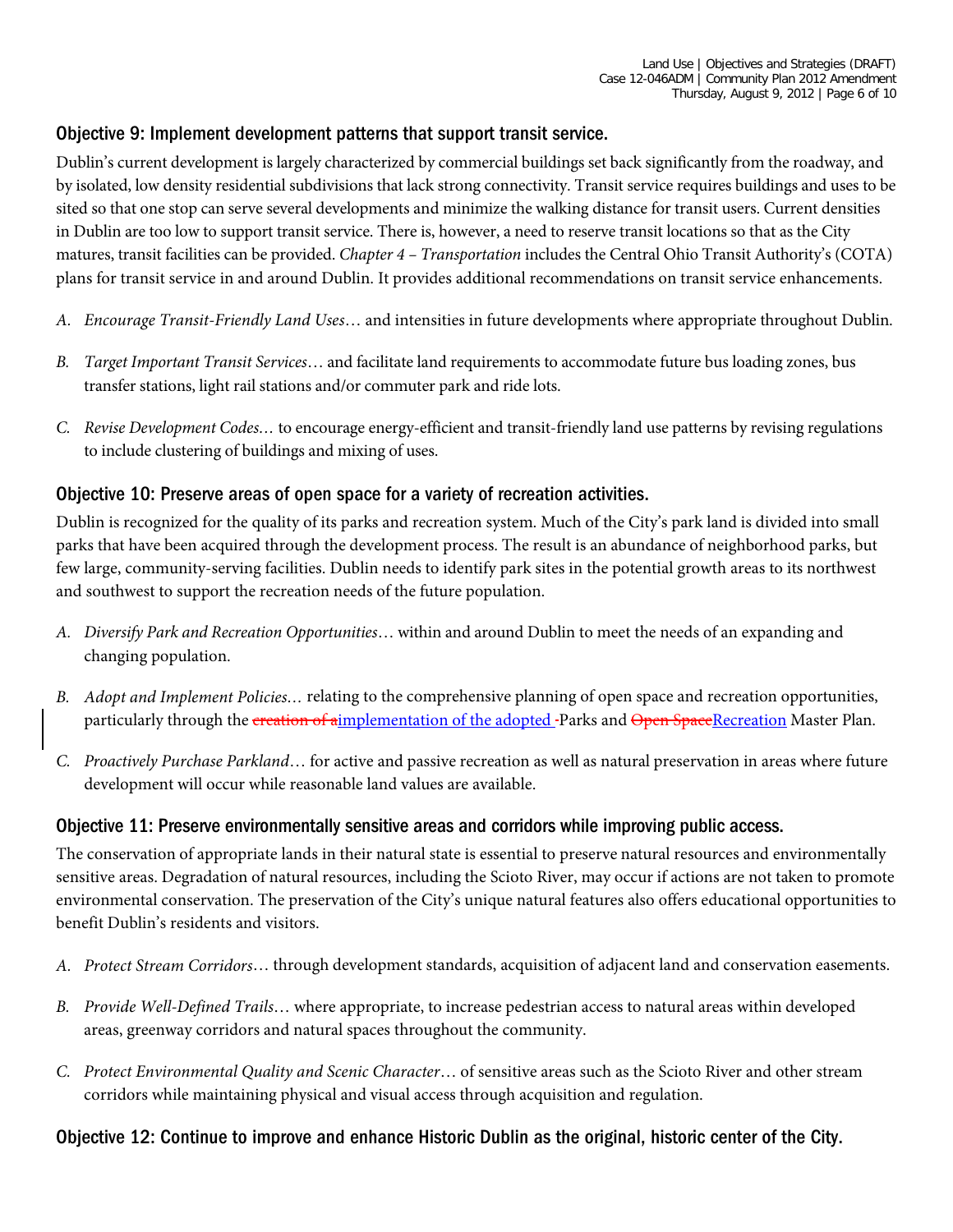Historic Dublin, with its limestone walls, historic buildings and narrow streets, is a culturally important area of the City. It is a reminder of an earlier era when the Village of Dublin served as a residential and commercial center of an agricultural region.

Historic Dublin retains its charm, but its role as the center of the area has diminished. To improve its economic viability, appropriately sited parking should be encouraged, streetscape improvements should be extended, and the mix of uses expanded. Redevelopment efforts and physical improvements should focus on mixed uses, pedestrian accessibility and improving the River corridor.

- *A. Create a Strong "Sense of Place"*… that reinforces the role of Historic Dublin as the historic town center.
- *B. Ease Traffic Movement*… through and within Historic Dublin, while minimizing the number of auto/pedestrian conflicts.
- *C. Increase Parking Resources*… within Historic Dublin's current boundaries, while decreasing their visual impact.
- *D. Promote Future Development*… to establish Historic Dublin as a gathering place where businesses and residential opportunities thrive while protecting and maintaining existing businesses, neighborhoods and historic resources. (Refer to the Historic DublinBridge Street District Area Plan for additional recommendations).
- *E. Adopt and Implement Plans*… such as the *Historic Dublin Revitalization Plan*, which provides a detailed vision and course of action to improve the District.
- *F. Focus on the Scioto River Corridor…* and other important hydrologic featuresthe Indian Run as key environmental and natural resources that create unique opportunities for the Historic District. Opportunities to increase access to and across these features must be balanced with the preservation of their natural and visual integrity.

#### Objective 13: Protect the visual character of outlying areas to the north and west.

During the Community Plan process, a majority of Dublin residents have expressed a desire to protect the rural character of the City and outlying areas. Dublin's desire to protect rural visual character, provide adequate open space and wildlife habitat and to create passive recreation opportunities has been integral in the City's policies. For more information on rural character elements and other community character issues, refer to *Chapter 2 – Character & Environment*.

In order to maintain open space and visual character, the City has investigated several land preservation alternatives. Techniques included Transfer of Development Rights (TDR) and Purchase of Development Rights (PDR) programs, and partnering with the Metro Parks to preserve natural areas. Since that time, the City has participated financially to assist in the creation of the Glacier Ridge Metro Park along Hyland-Croy Road. In 2003 and 2004, the Dublin City Council adopted Resolutions 48-03 and 27-04 (Amended), which endorses the utilization of residential conservation design in outlying areas as a means to encourage greater open space provision and alternative land planning techniques.

Without the preservation of adequate open space along Dublin's western edge, future contiguous development may erode the unique identity of individual jurisdictions. Significant development is occurring in the Hayden Run Corridor, and with great regional access, Dublin and areas to the northwest are expected to see significant growth. A clear balance between economic potential and development character will be needed as the area changes.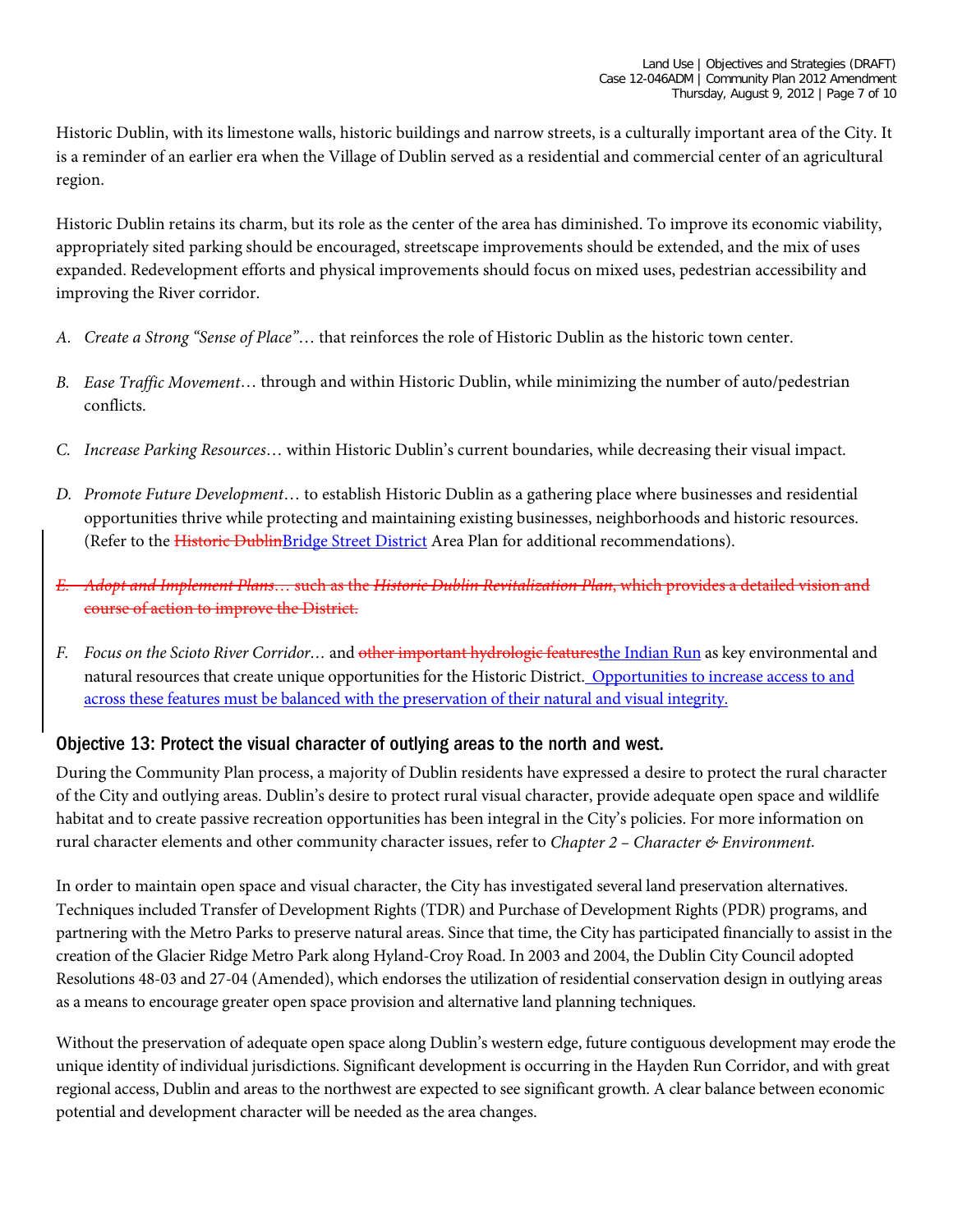- *A. Utilize Use Area Plans*… for the Southwest and Northwest/Glacier Ridge areas as a means to appropriately integrate conservation design and other design techniques as a means to facilitate preservation efforts.
- *B. Implement Conservation Design*… and/or other low density site planning techniques to protect rural character in residual areas, such as those surrounding the Glacier Ridge Metro Park, the Southwest Area and other appropriate sites.
- *C. Continue Joint Planning Efforts*… with the City of Columbus to consider ways to cooperatively balance planning for residential conservation design in the Southwest Area and adjacent lands within the framework of appropriate utility provision and managed economic growth.
- *D. Maintain Regional Dialogue*… with interested jurisdictions to work cooperatively toward achieving coordinated land uses within the Northwest/Glacier Ridge Area, the U.S. 33 Corridor Area and the Southwest Area.
- *E. Implement Consistent Design Standards…* to preserve and enhance roadway character throughout the City.
- *F. Implement Regional Greenway Connectivity*… and maximize open space to promote pedestrian mobility to the west and along the U.S. 33 Corridor.
- *G. Revise Development Regulations*… to achieve broader land use policies and design standards as expressed through the Community Plan and other applicable planning documents.

# Objective 14: Ensure that land use policies sustain the community's economic and fiscal needs into the future.

The City is able to offset its fiscal needs from revenue generated by new office and research and development employment. These sectors generate more revenue than the industrial and retail sectors, while the cost to serve retail uses with police and other services typically outweighs the income tax generated from this sector. Likewise, residential uses typically incur net deficits to the City, but they are an essential element to providing a balance between population and employment. It will be important to balance land uses to ensure that the residential base is not larger than the City can manage and that employment intensities are controlled to avoid minimize traffic congestion problems. Strategic investment in capital improvements within the Bridge Street District will be necessary to ensure increased development densities are adequately supported by the transportation network. Refer to *Chapter 7 – Fiscal Analysis* for more information.

- *A. Evaluate Fair Share Costs Mechanisms…* for facilities and services as up-front costs of development that consider the impacts of long-term infrastructure needs and maintenance.
- *B. Identify Priority Sites for Employment Development…* focusing on uses such as office and research and development, rather than major retail development.
- *C. Monitor Land Uses…* to ensure a balance is achieved between uses and applicable infrastructure needs for long-term fiscal stability.

#### Objective 15: Implement development regulations that clearly support intended land use policies and direction.

The most critical aspect of these policies is implementation. It is important for the City to achieve the goals and objectives outlined in this Plan to ensure the long-term viability of the City.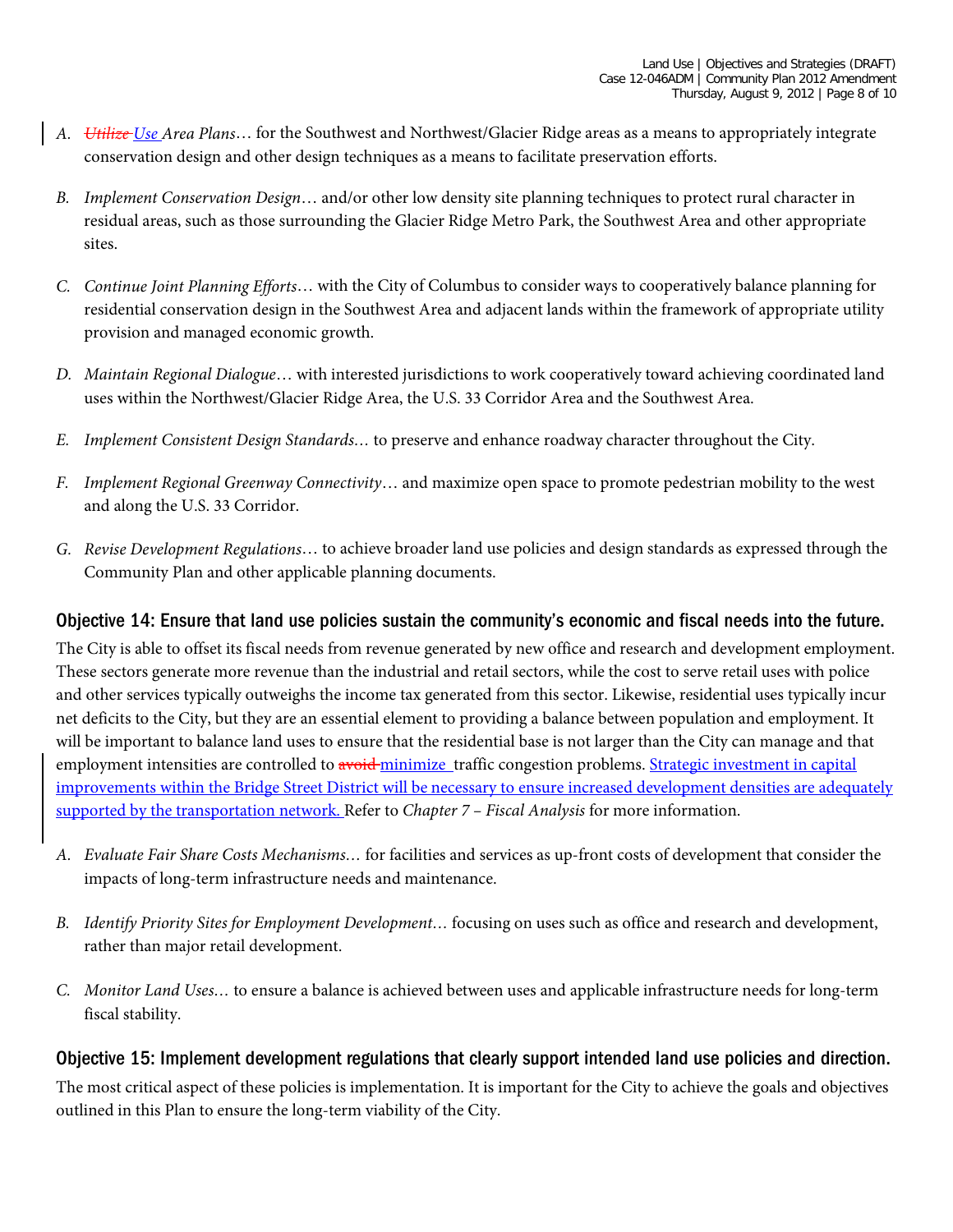- *A. Develop and Utilize Use Clear Codes*… relating to zoning, subdivision and other applicable regulations that are easily understandable, embody the intent of the Community Plan and serve as a tool to facilitate implementation.
- *B. Require/Encourage Mixed Use Development*… through regulations that facilitate necessary site layouts, architectural forms and intensities of use that support pedestrian mobility. Monitor the Bridge Street District zoning regulations to ensure these goals are successfully implemented and consider additional regulations as appropriate to other areas of the City.
- *C. Utilize Use the Zoning Process*… to implement planned, diverse communities to allow housing choices within the City that respond to changing market conditions.
- *D. Improve Plan Review and Approval Processes*… to be more fair, efficient and predictable in a manner that provides for high quality development. Monitor newly implemented administrative review processes for the Bridge Street and Innovation Districts to ensure their effectiveness in achieving these goals.

# Objective 16: Align land use policies, infrastructure implementation and community facility investments to maximize efficiency and public benefit.

The infrastructure and community facilities outlined in this Plan are an integral part of the long-range planning process. Dublin has continuously applied balanced policies that coordinate public facilities and infrastructure improvements. The future of Dublin and the quality of life of the residents depend on the continued balance of these elements. Refer to *Chapter 5 – Community Facilities* and *Chapter 9 – Utilities* for more information.

- A. *Ensure Adequate Infrastructure/Facility Investments…* by planning to accommodate managed, phased growth and service improvements such as roads, sewer, water, and community facilities.
- B. *Strategically Annex Unincorporated Areas/Islands…* in and around the City to provide consistent services and identity for residents living in these areas.

# Objective 17: Promote education about current land use planning and development topics throughout the community to maintain Dublin's high quality image.

The planning process does not stop at the creation of a plan, but must include on-going education efforts with affected groups to ensure the goals of the plan succeed. By utilizing outreach methods to inform the public of the goals and objectives of the Plan the City can more easily facilitate implementation. Refer to *Chapter 10 – Implementation* for more information.

- A. *Identify Appropriate Development Prototypes…* for Dublin and conduct annual tours of cutting edge projects and planning principles within other communities for the benefit of City Council, Planning and Zoning Commission, and City staff.
- B. *Conduct Informational Meetings…* annually with local builders and developers on planning issues and the goals of the Plan.
- Facilitate Onsite Training... annually for boards and commissions involved with land use and development policies.